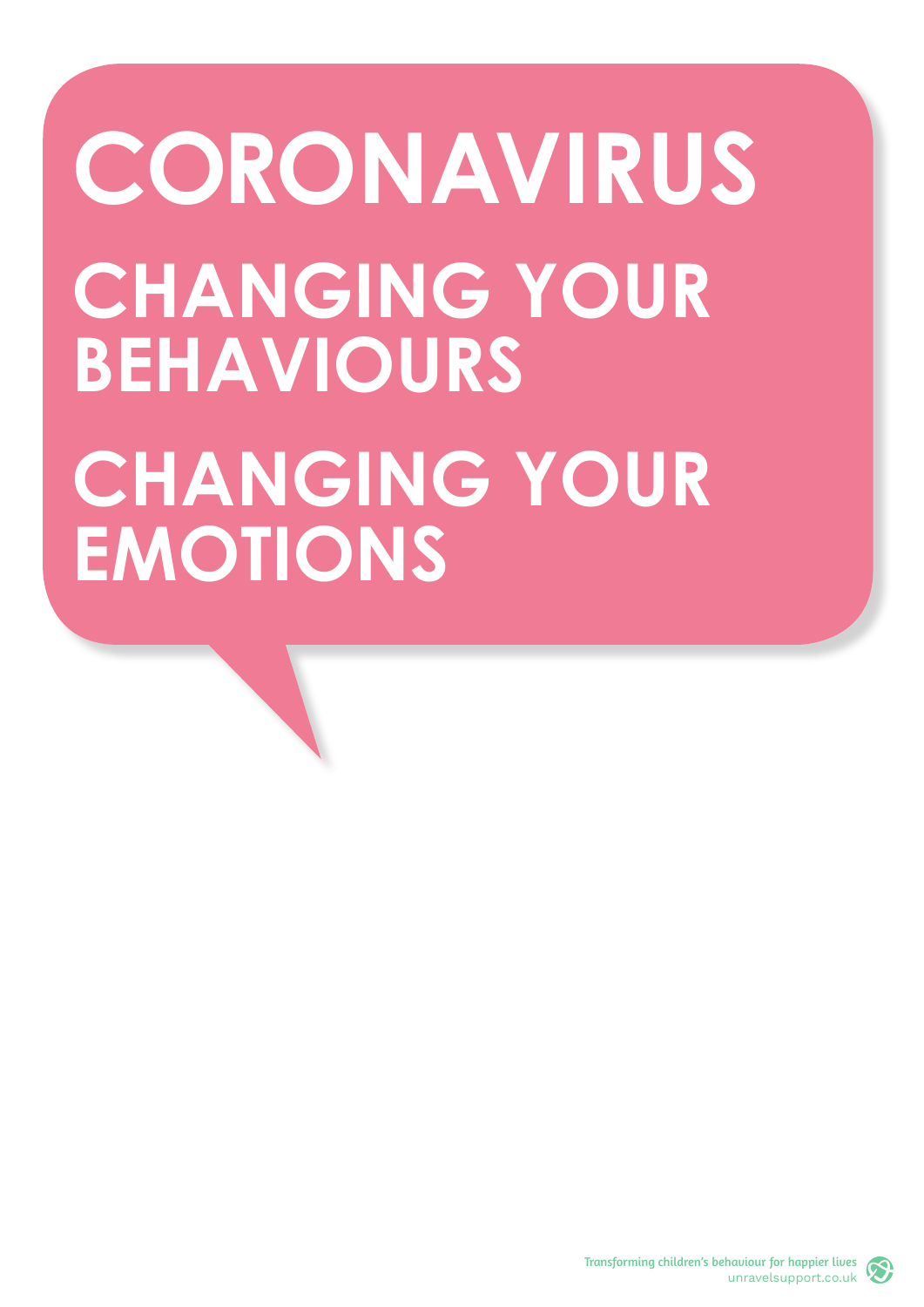#### Dear parent/carer

The emotional difficulty we are all currently facing is that we can't escape the impending doom of what the coronavirus is being made out to be; it is everywhere. This constant bombardment is naturally going to activate a sense of danger within us. Once this danger is registered in our thought process, our emotions will automatically become activated. This is due to our emotions being purely designed to communicate to us that there is a problem to solve, so that we adapt and fundamentally stay alive.

Sadly, we can't solve the coronavirus situation as quickly as any of us would like to, so instead we need to use our emotions to motivate us to take the healthy and safe precautions that not only reduce our risk of catching the illness, but make sure we are not letting them get too carried away at the same time. Our emotions really do love themselves and if they think they can maximise a situation, they will

So, we must make a real effort to keep everything in perspective. If our emotions get carried away and we feel an unhealthy degree of anxiety and fear which doesn't perhaps fit the real facts of this situation in a more rational reality, it could begin to change our behaviours more extremely and impact on our mental health and well being.

We really hope these supportive resources help you at this trying time. The more informed we all are during this complex situation, armed with effective strategies, the better we will all deal with this now and in the future.

Be careful out there and remember, this will pass.

The Unravel Team



Supporting you on behalf of your child's school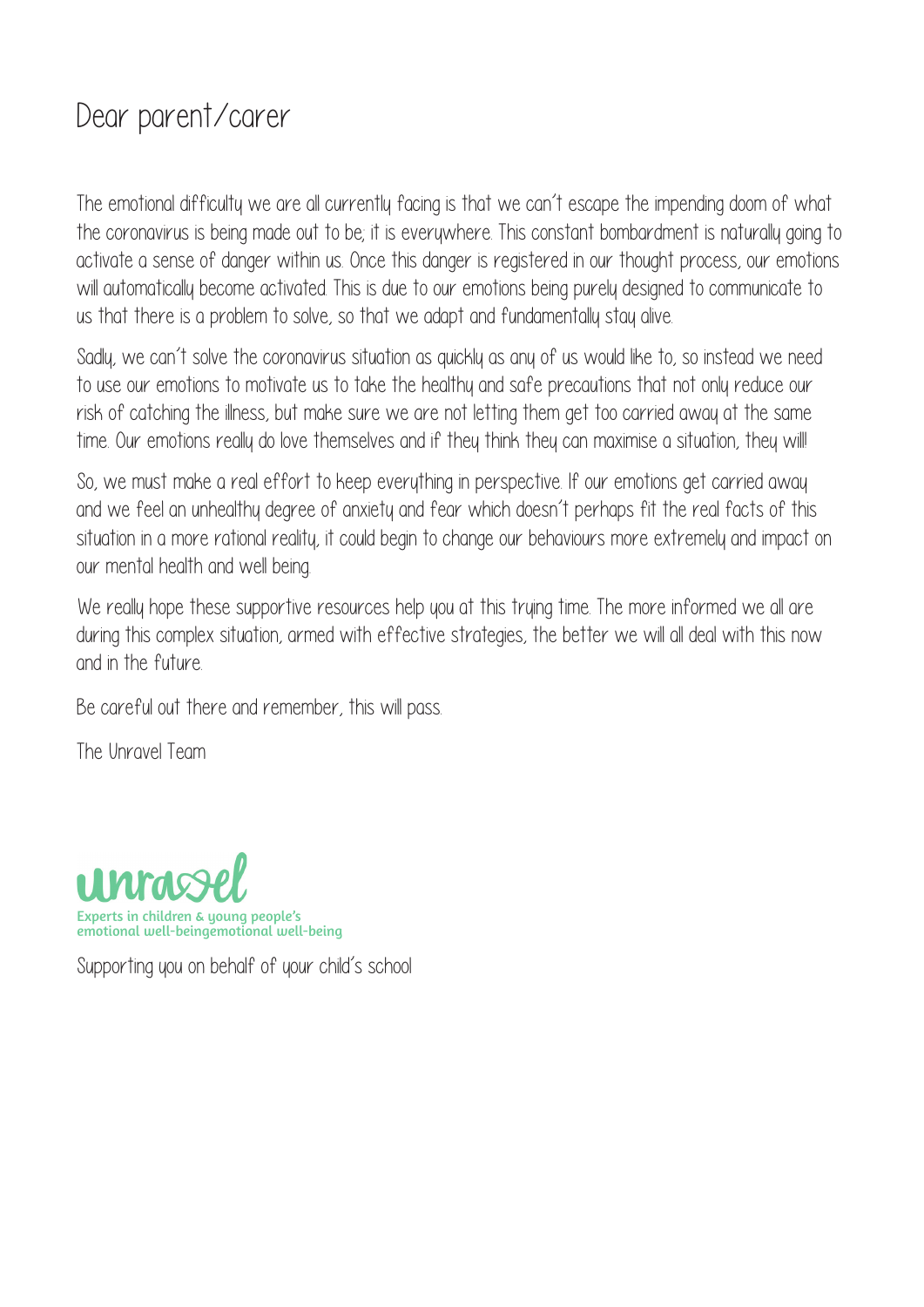#### **CHANGING YOUR EMOTIONS CHANGING YOUR BEHAVIOUR**

- Remember that behaviour change takes time. Don't be too hard on yourself if you forget to wash your hands or are still touching your face more than you want to. Reengage the behaviours that you want to do and use positive self talk to help you keep going
- Catch yourself noticing the behaviours you currently do or want to do and use this insight to drive the correct behaviours, being careful to not reinforce the negative behaviours that could become a problem
- Set up new behaviours. Think "what can I do instead?" Rather than touching your face as much, you could give yourself a reassuring stroke from the shoulder to the elbow as this is a good way to reduce feelings of anxiety and offer some self-soothing reassurance to yourself. This is a positive distraction
- Be reassuring and give the facts to children and to ourselves. Reminders of the rational, more logical information we know about this condition will help reduce the domination of our emotional brain
- $\blacktriangledown$  Try to do as many things as you can that activate positive emotions. We are going to need to make more of an effort to find new things to enjoy as many of things we used to do have changed. Let's get busy being creative. Remember that William Shakespeare is thought to have created several of his masterpieces whilst on lockdown from the bubonic plague. What could be your coronavirus legacy?